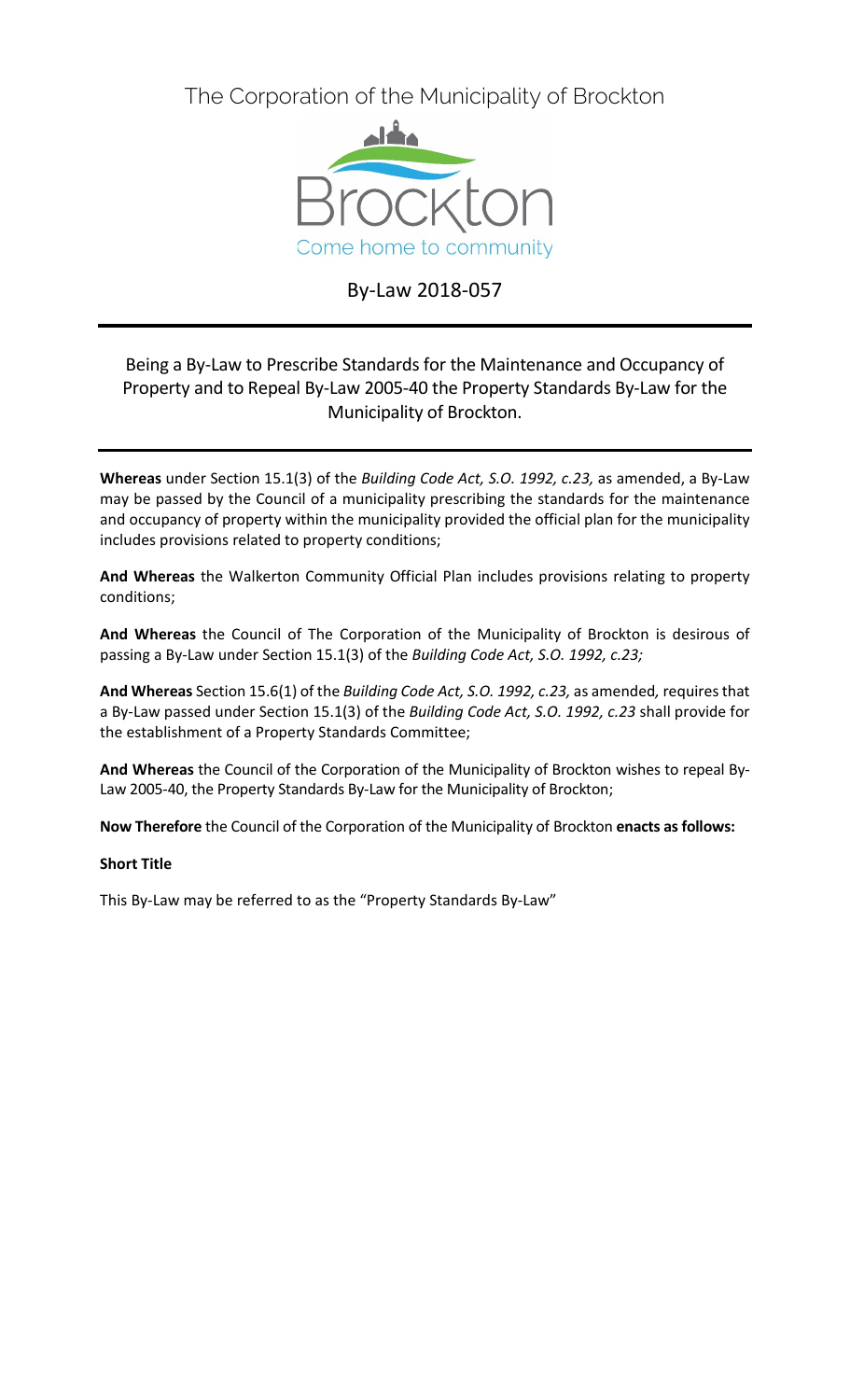## **Property Standards**

## **Part I - Definitions**

In this By-Law:

**1.01 "Accessory Building"** means a detached building or structure, not used for human habitation that is subordinate to the primary use of the same property.

**1.02 "Apartment Building"** means a building containing more than four dwelling units with individual access from an internal corridor system.

**1.03 "Approved"** means acceptance by the Property Standards Officer.

**1.04 "Basement"** means that space of a building that is partly below grade, which has half or more of its height, measured from floor to ceiling above the average exterior finished grade.

**1.05 "Cellar"** means that space of a building that is partly or entirely below grade, which has more than half of its height, measured from floor to ceiling below the average exterior finished grade.

**1.06 "Dwelling"** means a building or structure or part of a building or structure, occupied or capable of being occupied, in whole or in part for the purpose of human habitation.

**1.07 "Dwelling Unit"** means a room or a suite of rooms operated as a housekeeping unit, used or intended to be used as a domicile by one or more persons and supporting general living conditions usually including cooking, eating, sleeping, and sanitary facilities.

**1.08 "First Storey"** means that part of a building having a floor area closest to grade with a ceiling height of more than 1.8 metres (6 ft.) above grade.

**1.09 "Guard"** means a protective barrier installed around openings in floor areas or on the open sides of a stairway, a landing, a balcony, a mezzanine, a gallery, a raised walkway, and other locations as required to prevent accidental falls from one level to another. Such barriers may or may not have openings through them.

**1.10 "Habitable Room"** means any room in a dwelling unit used for or capable of being used for living, cooking, sleeping or eating purposes.

**1.11 "Means of Egress"** means a continuous, unobstructed path of travel provided by a doorway, hallway, corridor, exterior passage way, balcony, lobby, stair, ramp, or other exit facility used for the escape of persons from any point within a building, a floor area, a room, or a contained open space to a public thoroughfare or an approved area of refuge usually located outside the building.

**1.12 "Multiple Dwelling"** means a building containing three or more dwelling units.

**1.13 "Non-Habitable Room"** means any room in a dwelling or dwelling unit other than a habitable room and includes a bathroom, a toilet room, laundry, pantry, lobby, corridor, stairway, closet, boiler room, or other space for service and maintenance of the dwelling for public use, and for access to and vertical travel between storeys, and basement or part thereof which does not comply with the standards of fitness for occupancy set out in this By-Law.

**1.14 "Non-Residential Property"** means a building or structure or part of a building or structure not occupied in whole or in part for the purpose of human habitation, and includes the lands and premises appurtenant and all of the outbuildings, fences or erections thereon or therein.

**1.15 "Occupant**" means any person or persons over the age of 18 years in possession of a property;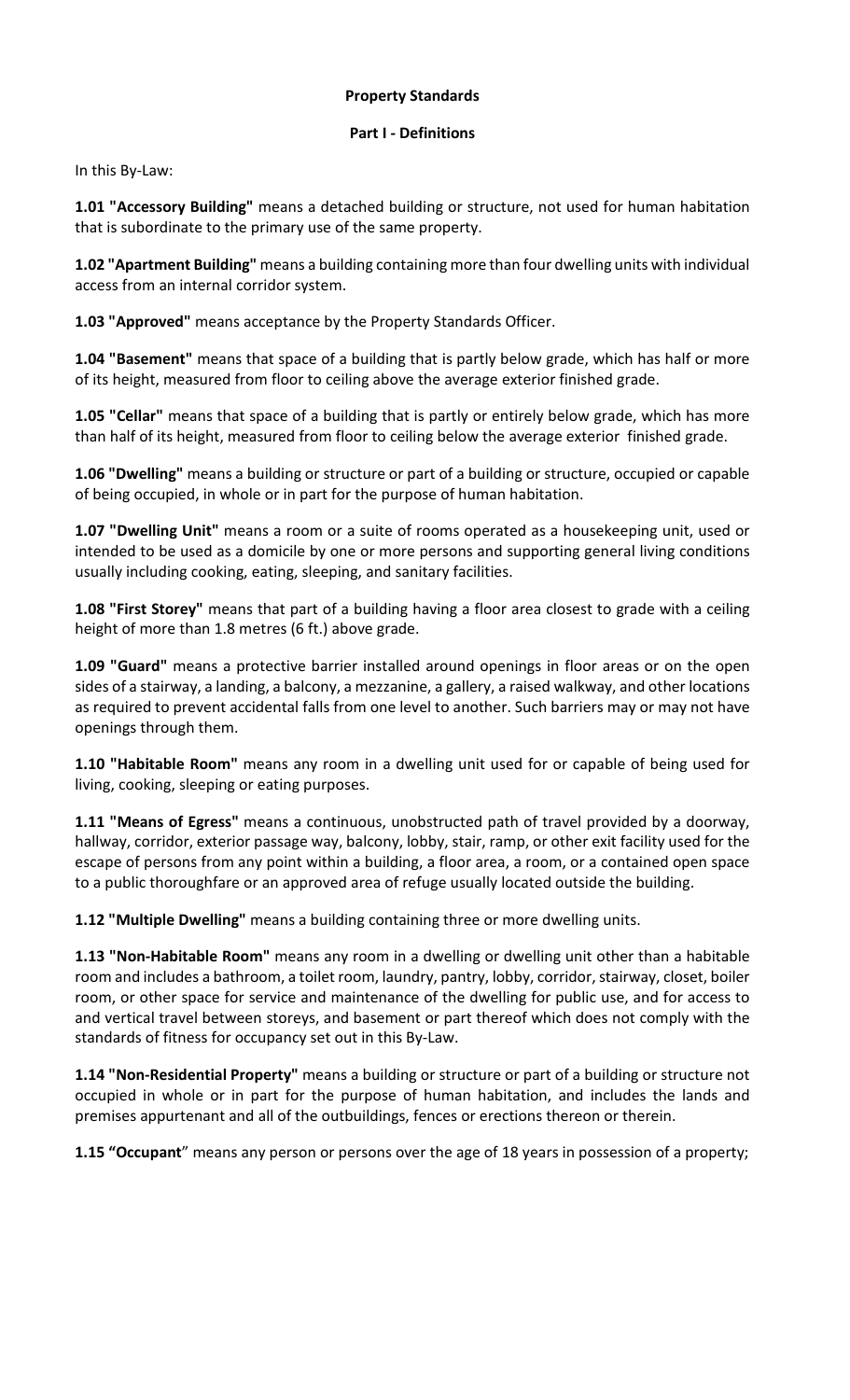# **1.16 "Owner"** includes:

- a) an owner in fee simple;
- b) the person managing or receiving the rent of the property in connection with which the word is used whether on the person's own account, or as agent or trustee of any other person, or who would receive the rent if the property were let;
- c) a lessee or occupant of the property who, under the terms of the lease, is required to repair and maintain the property in accordance with the standards for the maintenance and occupancy of the property;

**1.17 "Person"** means an individual, firm, corporation, association or partnership.

**1.18 "Residential Property"** means any property that is used or designed for use as a domestic establishment in which one or more persons usually sleep and prepare and serve meals, and includes any lands or buildings that are appurtenant to such establishment and all stairways, walkways, driveways, parking spaces, and fences associated with the dwelling or its yard.

**1.19 "Standards"** means the standards of the physical condition and of occupancy prescribed for property by this By-Law.

**1.20 "Swimming Pool"** means a swimming pool or pool as defined in "The Municipality of Brockton By-Law Number 2008-31", the Pool Enclosure By-Law as amended.

**1.21 "Toilet Room"** means a room containing a water closet and a wash basin.

**1.22 "Yard"** means the land other than publicly owned land around or appurtenant to the whole or any part of a residential or non-residential property and used or capable of being used in connection with the property.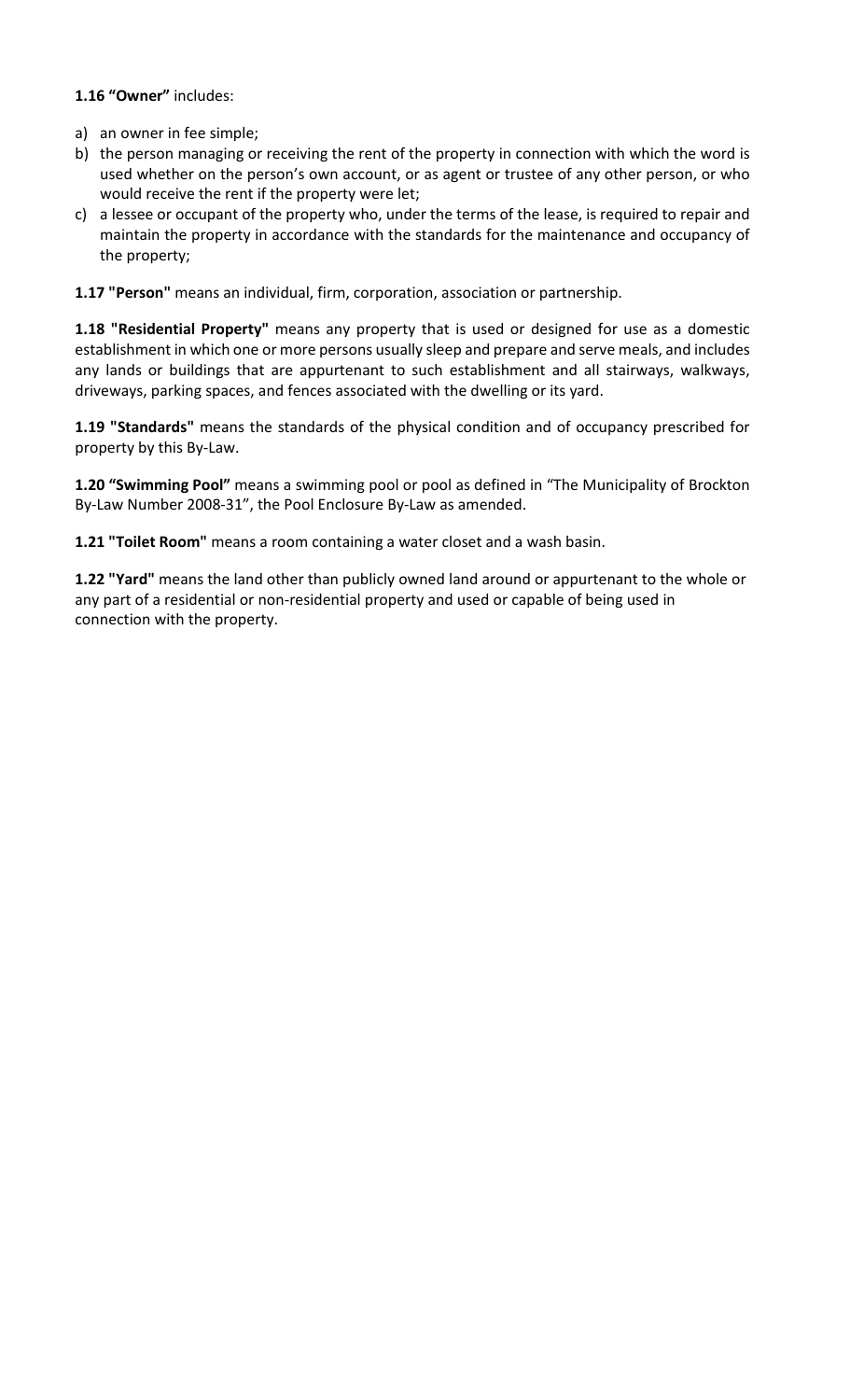## **Part II - General Standards for All Property**

**2.01** No person, being the owner of a property, shall fail to maintain the property in conformity with the standards required in this By-law.

**2.02** This By-law shall apply to all property within the Corporation of the Municipality of Brockton; notwithstanding, this By-Law shall not apply so as to prevent a farm, meeting the definition of "agricultural operation" under the Farming and Food Production Protection Act, 1998, S.O. 1998, c.1, from carrying out a normal farming practice provided for and defined under that Act.

**2.03** Every building or structure shall be kept free of any condition which constitutes a health or safety hazard.

**2.04** The owner of any property, as the case may be, which does not conform to the standards in this By-law shall repair and maintain the property to conform to the standards or shall clear the property of all buildings, structures or debris and shall leave the property in a graded and levelled condition, provided that no building or structure on a Part IV heritage property or a part V heritage property shall be altered or cleared, including by not limited to removed, demolished or relocated, except in accordance with the *Ontario Heritage Act*.

**2.05** All repairs and maintenance of property shall be carried out with suitable and sufficient materials and in a manner accepted as good workmanship within the trades concerned.

# **Yards**

**2.06** Every yard, including vacant lots shall be kept clean and free from:

(1) Rubbish or debris and objects or conditions that may create a health, fire, or accident hazard;

(2) Wrecked, dismantled, discarded or abandoned machinery, vehicles, trailers or boats unless it is necessary for the operation of a business enterprise lawfully situated on the property;

(3) Long grass, (in excess of 20cm (8")), brush, undergrowth and noxious weeds as defined by the *Weed Control Act;*

(4) Dilapidated, collapsed or partially constructed structures which are not currently under construction;

- (5) Injurious insects, termites, rodents, vermin or other pests; and
- (6) Dead, decayed or damaged trees or other natural growth causing a hazard to persons or property.

# **Surface Conditions**

**2.07** Surface conditions of yards shall be maintained so as to:

- (1) prevent instability or erosion of soil;
- (2) prevent surface water run-off from entering basements;
- (3) be kept free of garbage and refuse;
- (4) be kept free of deep ruts and holes;
- (5) provide for safe passage under normal use and weather conditions, day or night; and
- (6) not to create a nuisance to other property.

## **Sewage and Drainage**

**2.08** Sewage shall be discharged into a sewage system.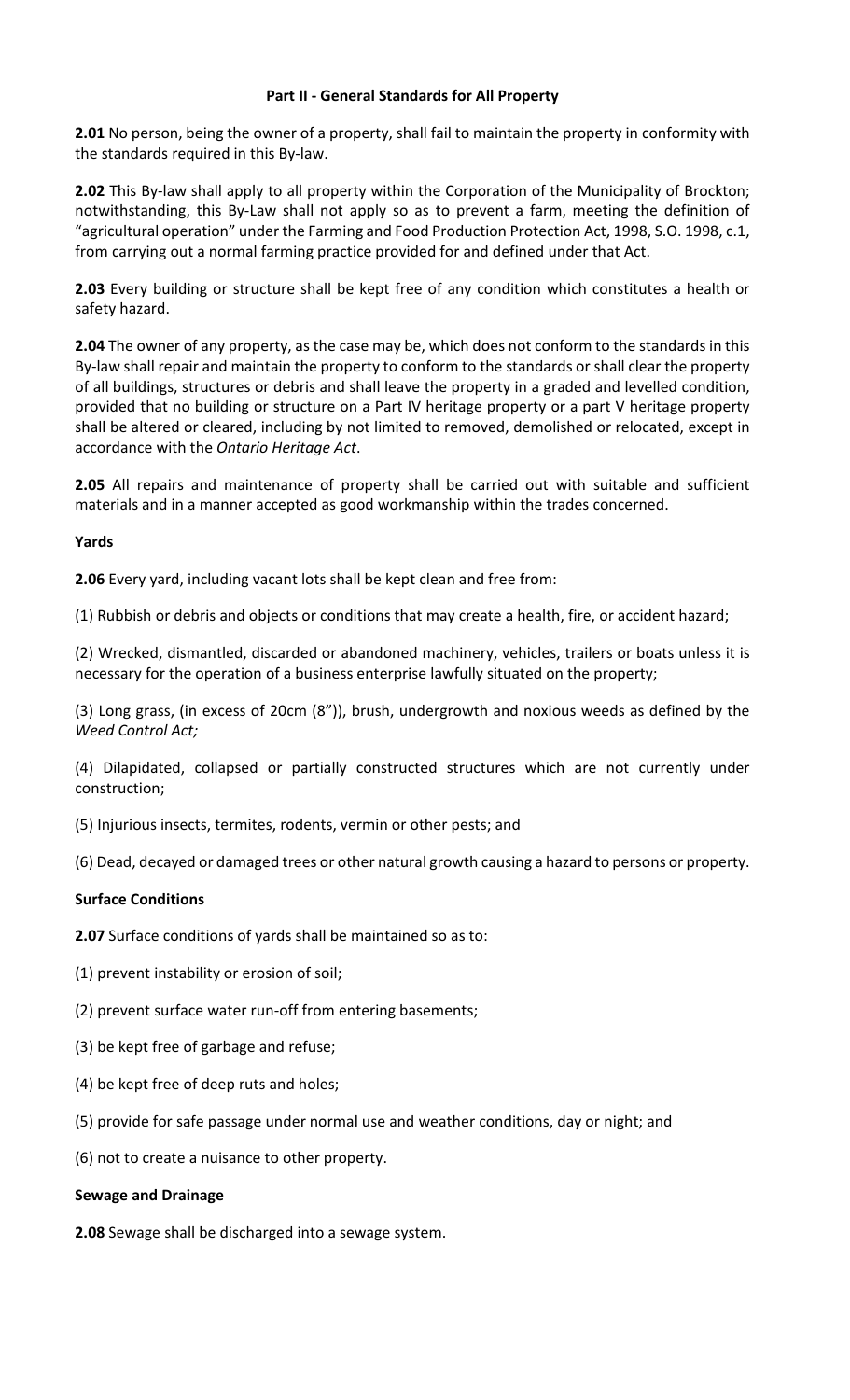**2.09** Sewage of any kind shall not be discharged onto the surface of the ground, whether into a natural or artificial surface drainage system or otherwise.

**2.10** Roof drainage shall not be discharged onto sidewalks, stairs, or adjacent property.

## **Parking Areas, Walks and Driveways**

**2.11** All areas used for vehicular traffic and parking shall have a surface covering of asphalt, concrete, or compacted stone or gravel and shall be kept in good repair free of litter.

**2.12** Steps, walks, driveways, parking spaces and other similar areas shall be maintained so as to afford safe passage under normal use.

# **Accessory Buildings, Fences, and Other Structures**

**2.13** Accessory buildings, fences, retaining walls, swimming pool enclosures and other structures appurtenant to the property shall be maintained in structurally sound condition and in good repair so as to properly perform its intended function.

**2.14** Provisions for the repair and maintenance of swimming pool enclosures shall apply in all zones and properties within the Municipality of Brockton.

**2.15** Accessory buildings, fences, and other structures shall be protected from deterioration by the application of appropriate weather resistant materials including paint or other suitable preservative and shall be of uniform colour unless the aesthetic characteristics of said structure are enhanced by the lack of such material.

# **Garbage Disposal**

**2.16** Every building, dwelling, and dwelling unit shall be provided with a sufficient number of suitable receptacles to contain all garbage and refuse that may accumulate on the property between the regularly designated collection days. Such receptacles shall be constructed of watertight material, provided with a tight fitting cover, and shall be maintained in a reasonably clean and reasonably odour free condition at all times.

**2.17** All garbage and refuse shall be promptly placed in a suitable container and made available for removal in accordance with the municipal garbage collection By-Law where applicable.

**2.18** Garbage storage areas shall be screened from public view.

## **Compost Heaps**

**2.19** The owner or occupant of a residential property may provide for a compost heap in accordance with current best practices and health regulations, provided that the compost pile is no larger than one square metre and 1.8 metres in height and is enclosed on all sides by concrete block, or lumber, or in a forty-five gallon container, or a commercial plastic enclosed container designed for composting.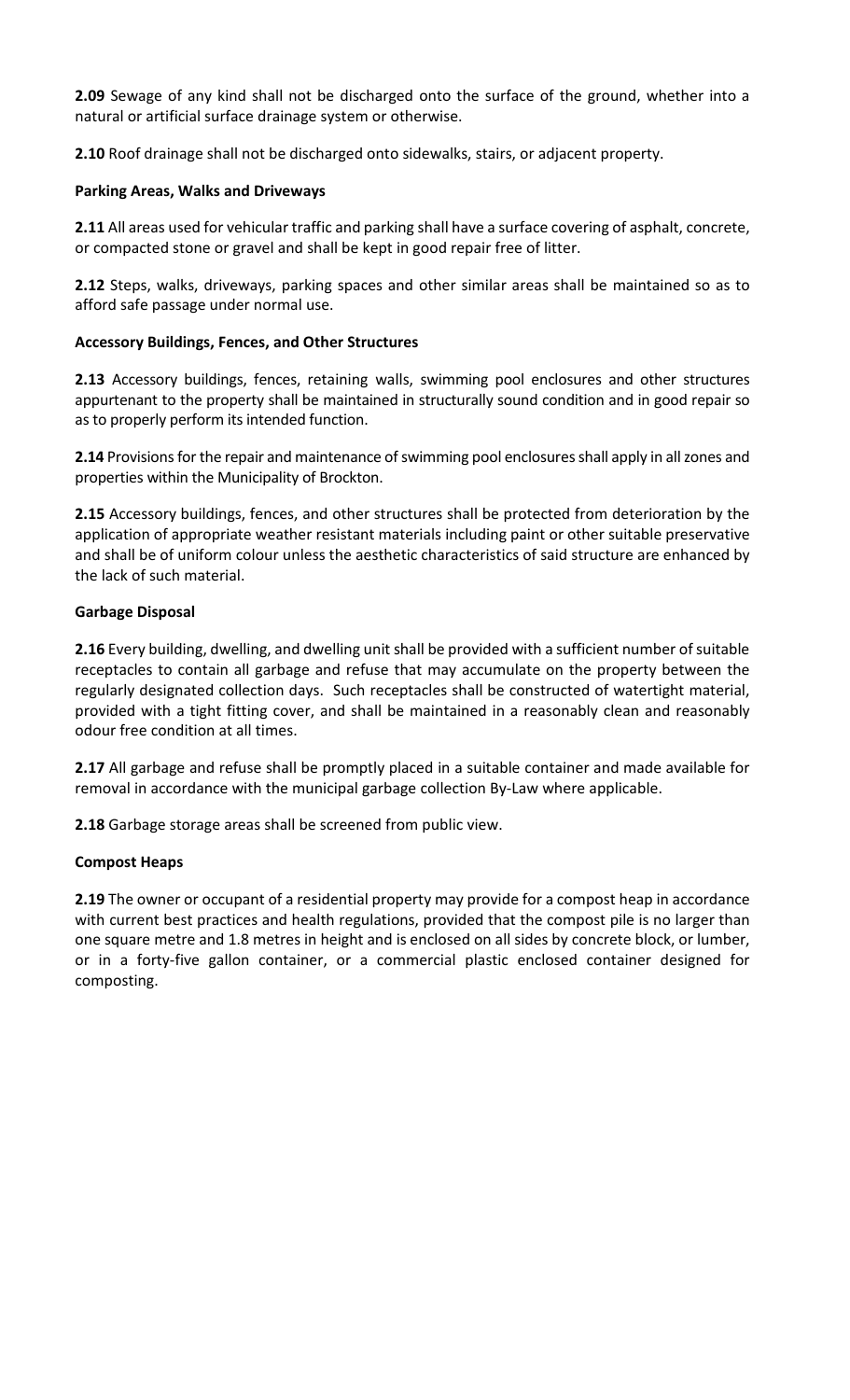#### **Part III - Residential Rental Property Standards**

#### **General Conditions**

**3.01** Every tenant, or occupant or lessee of a residential property shall maintain the property or part thereof and the land which they occupy or control, in a clean, sanitary and safe condition and shall dispose of garbage and debris on a regular basis, in accordance with municipal By-Laws.

**3.02** Every tenant, or occupant or lessee of a residential property shall maintain every floor, wall, ceiling and fixture, under their control, including hallways, entrances, laundry rooms, utility rooms, and other common areas, in a clean, sanitary and safe condition.

**3.03** Accumulations or storage of garbage, refuse, appliances, or furniture in a means of egress shall not be permitted.

#### **Pest Prevention**

**3.04** Dwellings shall be kept free of rodents, vermin and insects at all times. Methods used for exterminating such pests shall be in accordance with the provisions of the *Pesticides Act*.

**3.05** Openings, including windows, that might permit the entry of rodents, insects, vermin or other pests shall be appropriately screened or sealed.

#### **Structural Soundness**

**3.06** Every building or structure shall be maintained in a structurally sound condition so as to be capable of safely sustaining its own weight load and any additional load to which it may be subjected through normal use.

**3.07** Walls, roofs, and other exterior parts of a building shall be free from loose or improperly secured objects or materials.

#### **Foundations**

**3.08** Foundation walls of a dwelling shall be maintained so as to prevent the entrance of insects, rodents and excessive moisture. Maintenance may include site grading, the shoring of the walls to prevent settling, installing sub soil drains, where necessary, at the footings, grouting masonry cracks, dampproofing and waterproofing walls, joints, and floors.

#### **Exterior Walls**

**3.09** Exterior walls of a dwelling and their components, including soffits, fascia, shall be maintained in good repair free from cracked, broken or loose masonry units, stucco, and other defective cladding, or trim. Paint or some other suitable preservative or coating must be applied and maintained so as to prevent deterioration due to weather conditions, insects or other damage.

**3.10** Exterior walls of a dwelling and their components shall be free of unauthorized signs, painted slogans, graffiti and similar defacements.

#### **Windows and Doors**

**3.11** Windows, doors, skylights, and basement or cellar hatchways shall be maintained in good repair, weather tight and reasonably draught-free, to prevent heat loss and infiltration by the elements. Maintenance includes painting, replacing damaged doors, frames and other components, window frames, sashes and casings, replacement of non-serviceable hardware and re-glazing where necessary. Where screening is provided on windows and doors it shall also be maintained in good repair.

**3.12** In a dwelling unit, all windows that are intended to be opened and all exterior doors shall have suitable hardware so as to allow locking or otherwise securing from inside the dwelling unit. At least one entrance door to a dwelling unit shall have suitable hardware so as to permit locking or securing from either inside or outside the dwelling unit.

**3.13** Solid core doors, or doors with the required fire resistance rating, shall be provided for all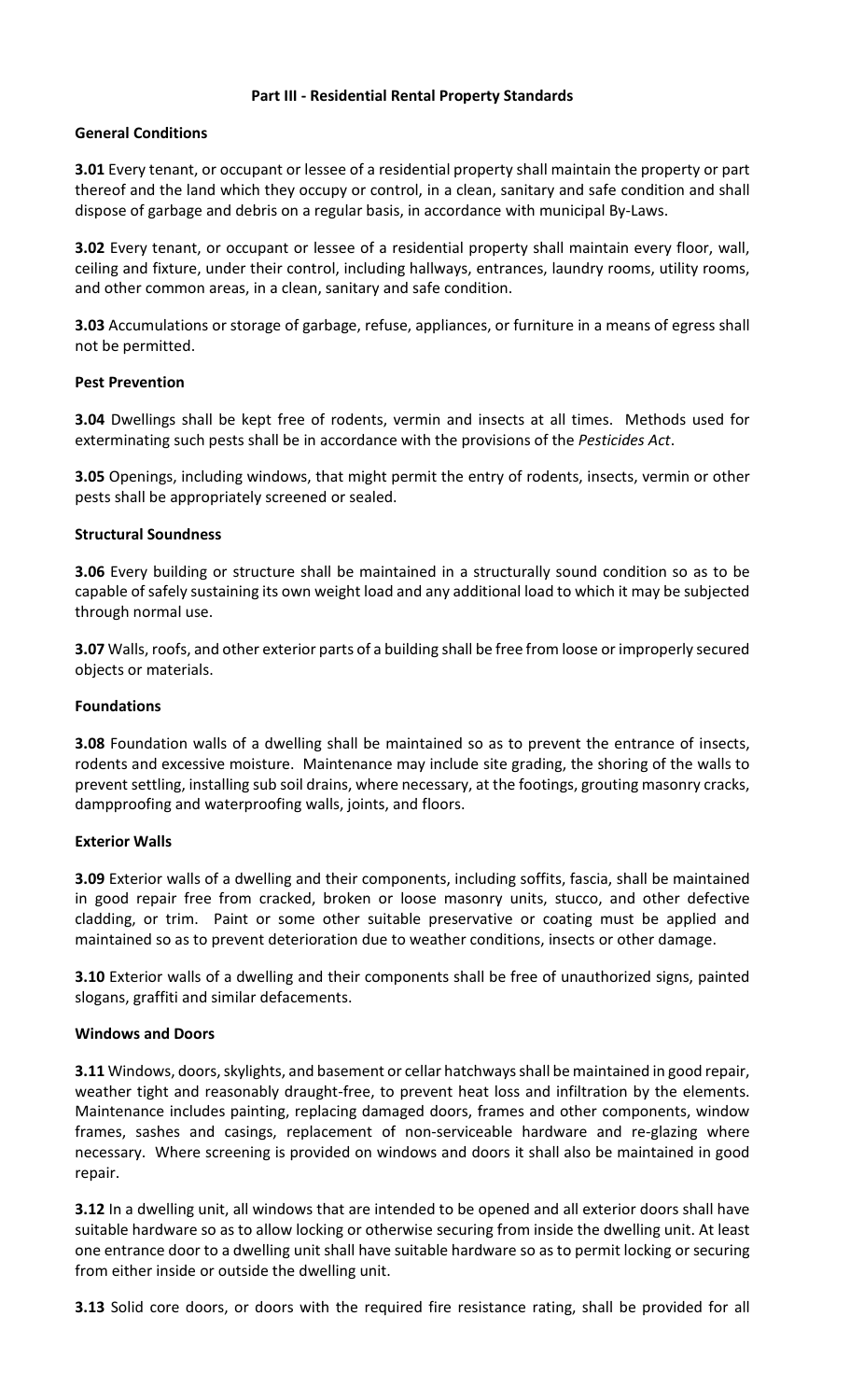entrances to dwellings and dwelling units.

**3.14** In residential buildings where there is a voice communication unit working in conjunction with a security locking and release system controlling a particular entrance door and installed between individual dwelling units and a secured entrance area, the said system shall be maintained in good working order at all times.

**3.15** Every window in a leased dwelling unit that is located above the first storey of a multiple dwelling shall be equipped with an approved safety device that would prevent any part of the window from opening greater than would permit the passage of a 100 mm diameter (3.9 inches) sphere. Such safety device shall not prevent the window from being fully opened during an emergency situation by an adult without the use of tools.

# **Roofs**

**3.16** Roofs of dwellings and their components shall be maintained in a weather tight condition, free from loose or unsecured objects or materials.

**3.17** Where eavestroughing or roof gutters are provided they shall be kept in good repair, free from obstructions and properly secured to the building.

# **Walls, Ceilings and Floors**

**3.18** Every wall, ceiling and floor in a dwelling shall be maintained so as to provide a continuous surface free of holes, cracks, loose coverings or other defects. Walls surrounding showers and bathtubs shall be impervious to water.

**3.19** Every floor in a dwelling shall be reasonably smooth and level and maintained so as to be free of all loose, warped, protruding, broken, or rotted boards or other material that might cause an accident or allow the entrance of rodents and other vermin or insects.

**3.20** Every floor in a bathroom, toilet room, kitchen, shower room, and laundry room shall be maintained so as to be impervious to water and readily cleaned.

# **Stairs, Porches and Balconies**

**3.21** Inside and outside stairs, porches, balconies and landings shall be maintained so as to be free of holes, cracks, and other defects which may constitute accident hazards. Existing stair treads or risers that show excessive wear or are broken, warped or loose and any supporting structural members that are rotted or deteriorated shall be repaired or replaced.

## **Guards, Handrails and Railings**

**3.22** A guard shall be installed and maintained in good repair on the open side of any stairway or ramp containing three (3) or more risers including the landing or a height of 600 mm (24") between adjacent levels. A handrail shall be installed and maintained good repair in all stairwells. Guardrails shall be installed and maintained good repair around all landings, porches, balconies. Guardrails, balustrades and handrails shall be constructed and maintained rigid in nature.

## **Kitchens**

**3.23** Every dwelling shall contain a kitchen area equipped with:

(a) a sink that is served with hot and cold running water and is surrounded by surfaces impervious to grease and water;

(b) suitable storage area of not less than 0.23 cubic metres (8 cubic feet);

(c) a counter or work area at least 610 mm (2 ft) in width by 1,220 mm (4 ft) in length, exclusive of the sink, and covered with a material that is impervious to moisture and grease and is easily cleanable; and

(d) a space provided for cooking and refrigeration appliances including the suitable electrical or gas connections.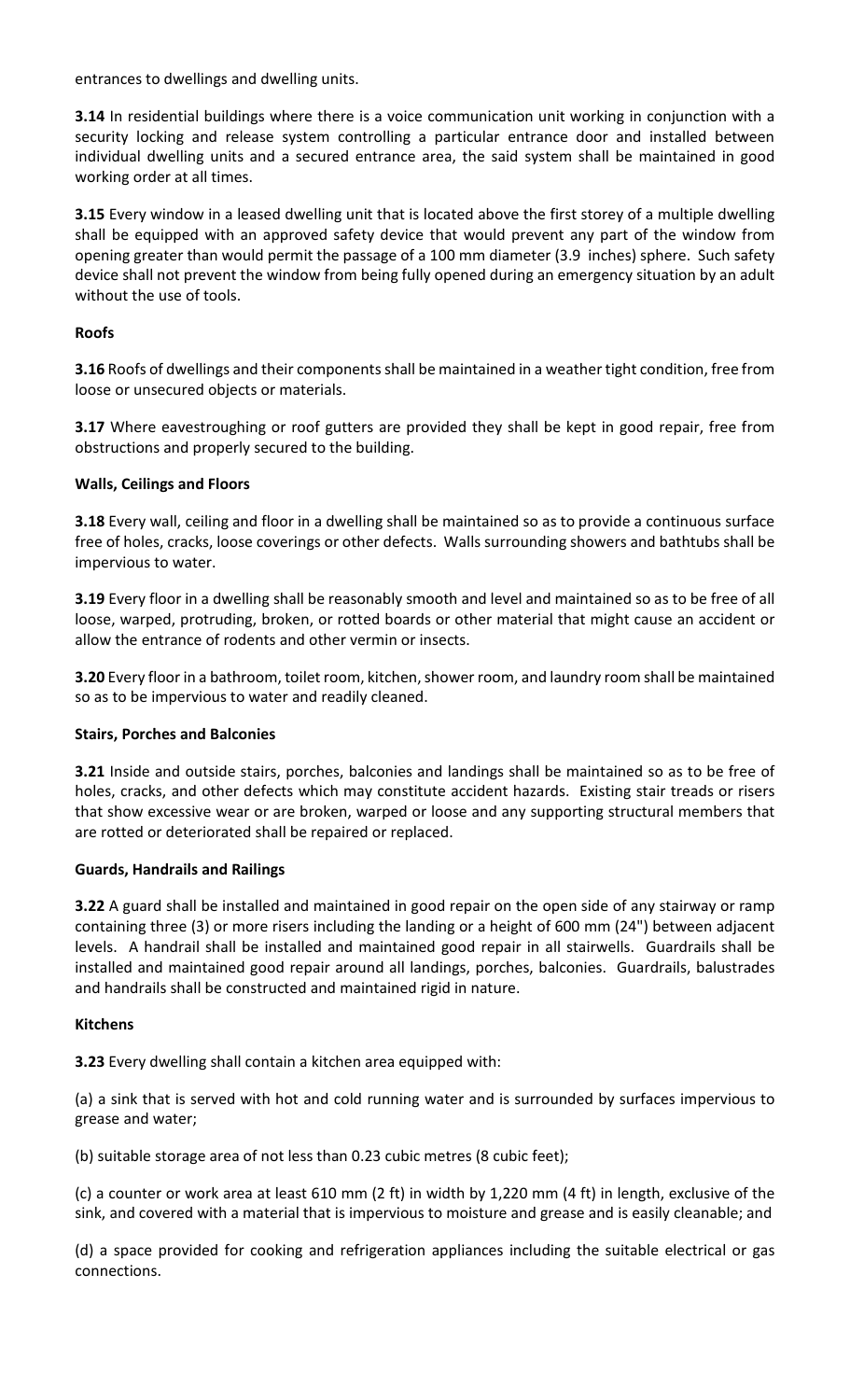# **Toilet and Bathroom Facilities**

**3.24** Every dwelling unit shall contain a bathroom consisting of at least one fully operational water closet, washbasin, and a bathtub or suitable shower unit. Every washbasin and bathtub or shower shall have an adequate supply of hot and cold running water. Every water closet shall have a suitable supply of running water.

**3.25** Every required bathroom or toilet room shall be accessible from within the dwelling unit and shall be fully enclosed and provided with a door capable of being locked (so as to allow privacy for the persons using said room) and that can be opened from outside in an emergency.

**3.26** Where toilet or bathroom facilities are shared by occupants of residential accommodation, other than self-contained dwelling units, an appropriate entrance shall be provided from a common, heated passageway, hallway, corridor or other common space to the room or rooms containing the said facilities without passing through another rental unit and without travelling outside the building containing the dwelling units.

# **Plumbing**

**3.27** Each washbasin, a bathtub or shower, and one kitchen sink shall be equipped with an adequate supply of hot and cold running water. Hot water shall be supplied at a temperature ranging from 45°C (113°F) to 60°C (140°F).

**3.28** Every dwelling unit shall be provided with an adequate supply of potable running water.

**3.29** All plumbing, including drains, water supply pipes, water closets and other plumbing fixtures shall be maintained in good working condition free of leaks and defects and all water pipes and appurtenances thereto shall be protected from freezing.

**3.30** All plumbing fixtures shall be connected to the sewer system through water seal traps.

**3.31** Every fixture shall be of such materials, construction and design as will ensure that the exposed surface of all parts are hard, smooth, impervious to hot and cold water, readily accessible for cleansing and free from blemishes, cracks, stains, or other defects that may harbour germs or impede thorough cleansing.

# **Electrical Service**

**3.32** Every dwelling and dwelling unit shall be wired for electricity and shall be connected to an approved electrical supply system.

**3.33** The electrical wiring, fixtures, switches, receptacles, and appliances located or used in dwellings, dwelling units and accessory buildings shall be installed and maintained in good working order so as not to cause fire or electrical shock hazards. All electrical services shall conform to the regulations established by the Electrical Safety Authority.

**3.34** Every habitable room in a dwelling shall have at least one electrical duplex outlet for each 11.1 square metres (120 sq. ft.) of floor space and for each additional 9.3 square metres (100 sq. ft.) of floor area, a second duplex outlet shall be provided. Extension cords shall not be used on a permanent basis.

**3.35** Every bathroom, toilet room, kitchen, laundry room, furnace room, basement, cellar and nonhabitable work or storage room shall be provided with a permanent light fixture.

**3.36** Lighting fixtures and appliances installed throughout a dwelling unit, including hallways, stairways, corridors, passage ways, garages and basements, shall provide sufficient illumination so as to avoid health or accident hazards in normal use.

## **Heating, Heating Systems, Chimneys and Vents**

**3.37** Every dwelling and building containing a residential dwelling unit or units shall be provided with suitable heating facilities capable of maintaining a main floor ambient temperature of 21 degrees Celsius (70 degrees Fahrenheit) in the occupied dwelling units. The heating system shall be maintained in good working condition so as to be capable of safely heating the individual dwelling unit to the required standard. No rental dwelling unit shall be supplied with portable heating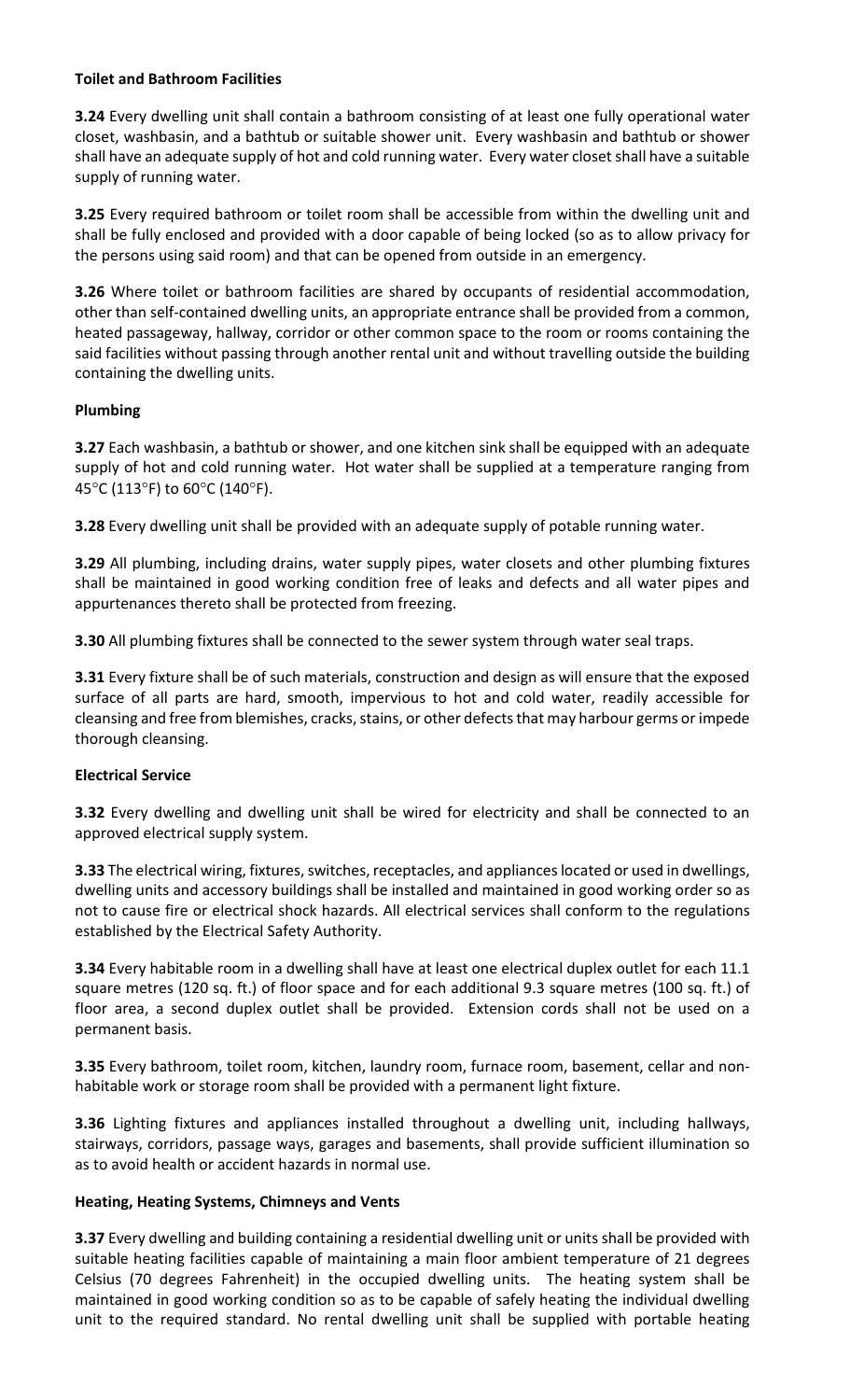equipment as the primary source of heat.

**3.38** All fuel burning appliances, equipment, and accessories in a dwelling shall be installed and maintained to the standards provided by the *Energy Act*, as amended or other applicable legislation as enforced by Wood Energy Technology Transfer Inc (WETT), Technology Standards and Safety Authority (TSSA), Electrical Safety Authority (ESA) or other authority having jurisdiction.

**3.39** Where a heating system or part thereof that requires solid or liquid fuel to operate, a place or receptacle for such fuel shall be provided and maintained in a safe condition and in a convenient location so as to be free from fire or accident hazard.

**3.40** Every dwelling shall be so constructed or otherwise separated to prevent the passage of smoke, fumes, and gases from that part of the dwelling which is not used, designed or intended to be used for human habitation into other parts of the dwelling used for habitation. Such separations shall conform to the Ontario Building Code and/or the Ontario Fire Code as applicable.

**3.41** All fuel burning appliances, equipment, and accessories in a dwelling shall be properly vented to the outside air by means of a smoke-pipe, vent pipe, chimney flue or other approved method.

**3.42** Every chimney, smoke-pipe, flue and vent shall be installed and maintained in good repair so as to prevent the escape of smoke, fumes or gases from entering a dwelling unit. Maintenance includes the removal of all obstructions, sealing open joints, and the repair of loose or broken masonry units.

**3.43** Every chimney, smoke-pipe, flue and vent shall be installed and maintained in good condition so as to prevent the heating of adjacent combustible material or structural members to unsafe temperatures.

# **Fire Escapes, Alarms and Detectors**

**3.44** A listed fire alarm and a fire detection system, approved by the Canadian Standards Association or Underwriters Laboratories of Canada, shall be provided by the owners of buildings of residential occupancies where sleeping accommodations are provided for more than ten (10) persons, except that such systems need not be provided where a public corridor or exit serves not more than four (4) dwelling units or individual leased sleeping rooms.

**3.45** In addition to the provisions of Article 3.46 hereof, in every dwelling unit in a building, a listed CO alarm and smoke alarms, approved by the Canadian Standards Association or Underwriters Laboratories of Canada, or detectors of the single station alarm type, audible within bedrooms when intervening doors are closed, shall be installed by the occupant between bedrooms or the sleeping area and the remainder of the dwelling unit, such as in a hallway or corridor serving such bedrooms or sleeping area in accordance with the Ontario Fire Code. The products of combustion detector referred shall be:

- a) equipped with visual or audio indication that they are in operating condition;
- b) mounted on the ceiling or on a wall between 152.4 and 304.8 mm (6 to 12 inches) below the ceiling or in accordance with the manufacturer's recommendations.

**3.46** Buildings using a fire escape as a secondary means of egress shall have the escape in good condition, free from obstructions and easily reached through an openable window or door.

## **Access and Egress**

**3.47** Every dwelling and each dwelling unit contained therein shall have a safe, continuous and unobstructed passage from the interior of the dwelling and the dwelling unit to the outside at street or grade level.

**3.48** Each dwelling containing more than one dwelling unit shall have at least two (2) exits, both of which may be common or the one of which may be common and the other may be an exterior stair or fire escape. Access to the stairs or fire escape shall be from corridors through doors at floor level, except access from a dwelling unit may be through a vertically mounted casement window having an unobstructed opening of not less than 1,060 by 560 mm, (42 x 22 inches) with a sill height of not more than 900 mm, (36 inches), above the inside floor. A single exit is permitted from a dwelling unit where the path of egress is through an exterior door located at or near ground level and access to such exit is not through a room not under the immediate control of the occupants of the dwelling unit.

## **Natural Light**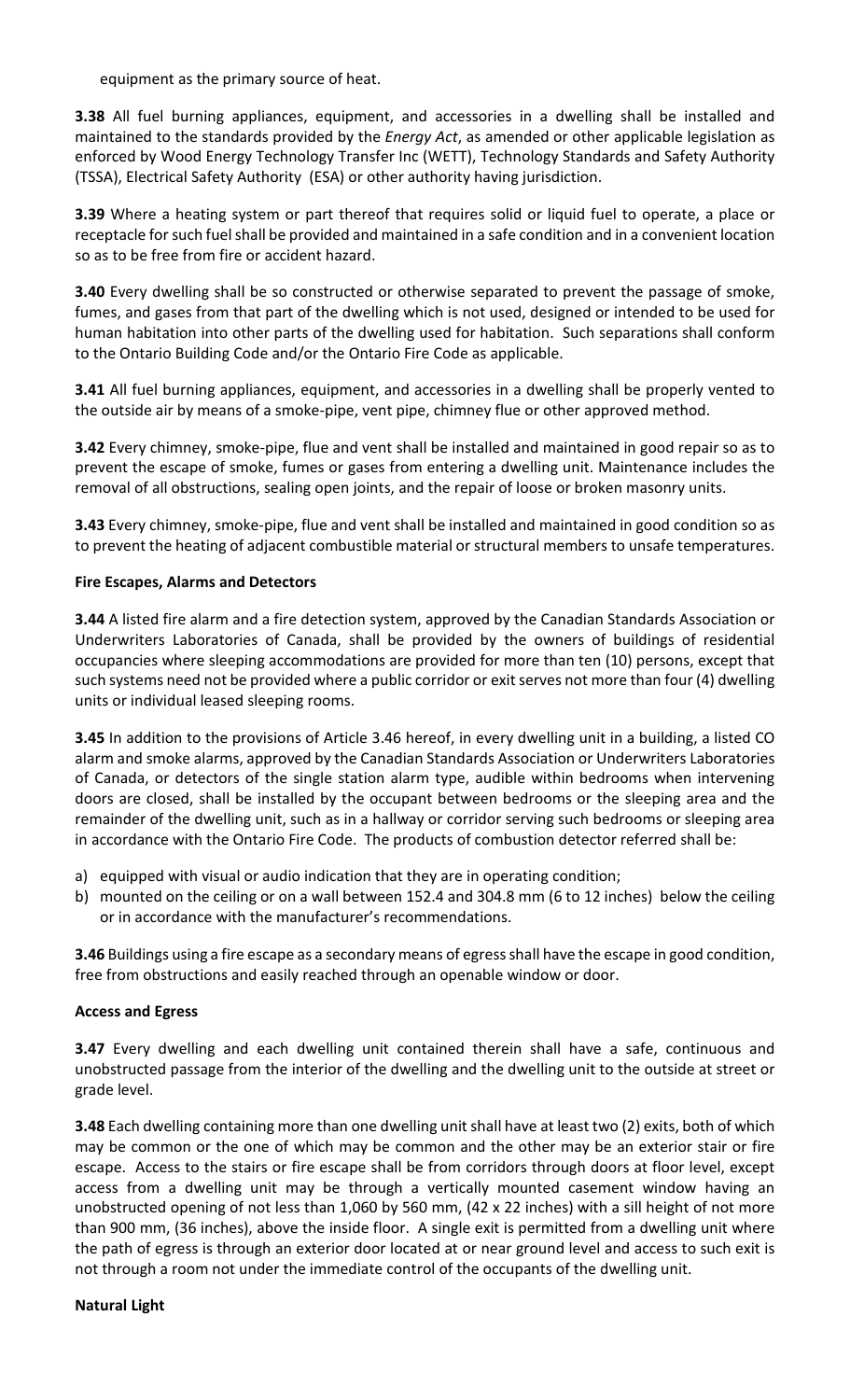**3.49** Every habitable room except a kitchen, bathroom or toilet room shall have a window or windows, skylights or translucent panels facing directly or indirectly to an outside space and admits as much natural light equal to not less than ten percent of the floor area for living and dining rooms and five percent of the floor area for bedrooms and other finished rooms.

# **Ventilation**

**3.50** Every habitable room in a dwelling unit, including kitchens, bathroom or toilet rooms, shall have openings for ventilation providing an unobstructed free flow of air of at least 0.28 square metres (3 sq. ft), or an approved system of mechanical ventilation such that provide hourly air exchanges.

**3.51** All systems of mechanical ventilation shall be maintain in good working order.

**3.52** All enclosed areas including basements, cellars, crawl spaces and attics or roof spaces shall be adequately ventilated.

# **Elevating Devices**

**3.53** Elevators and other elevating devices including all mechanical and electrical equipment, lighting fixtures, lamps, control buttons, floor indicators, ventilation fans, and emergency communication systems shall be operational and maintained in good condition.

# **Disconnected Utilities**

**3.54** Owners of residential buildings or any person or persons acting on behalf of such owner shall not disconnect or cause to be disconnected any service or utility supplying heat, electricity, gas, refrigeration or water to any residential unit or building occupied by a tenant or lessee, except for such reasonable period of time as may be necessary for the purpose of repairing, replacing, or otherwise altering said service or utility except where payment for such utilities is clearly stated in the written tenancy agreement to be the responsibility of the tenant and payment is clearly in arrears.

## **Occupancy Standards**

**3.55** The number of occupants, residing on a permanent basis in an individual dwelling unit, shall not exceed one person for every nine square metres (97 sq. ft), of habitable floor area. For the purpose of computing habitable floor area, any area with a consistent minimum ceiling height of less than 2.1 metres (7 ft.) shall not be considered.

**3.56** No room shall be used for sleeping purposes unless it has a minimum width of two metres (6.6 ft.), and a floor area of at least seven square metres (75 sq. ft.). A room used for sleeping purposes by two or more persons shall have a floor area of at least four square metres (43 sq. ft.) per person.

**3.57** Any basement, or portion thereof, used as a dwelling unit shall conform to the following requirements:

(a) each habitable room shall comply with all the requirements set out in this By-Law;

(b) floors and walls shall be constructed so as to be damp proof and impervious to water leakage;

(c) each habitable room shall be separated from service rooms by a fire separation meeting the requirements of the Ontario Fire Code and/or the Ontario Building Code as applicable;

(d) access to each habitable room shall be gained without passage through a service room.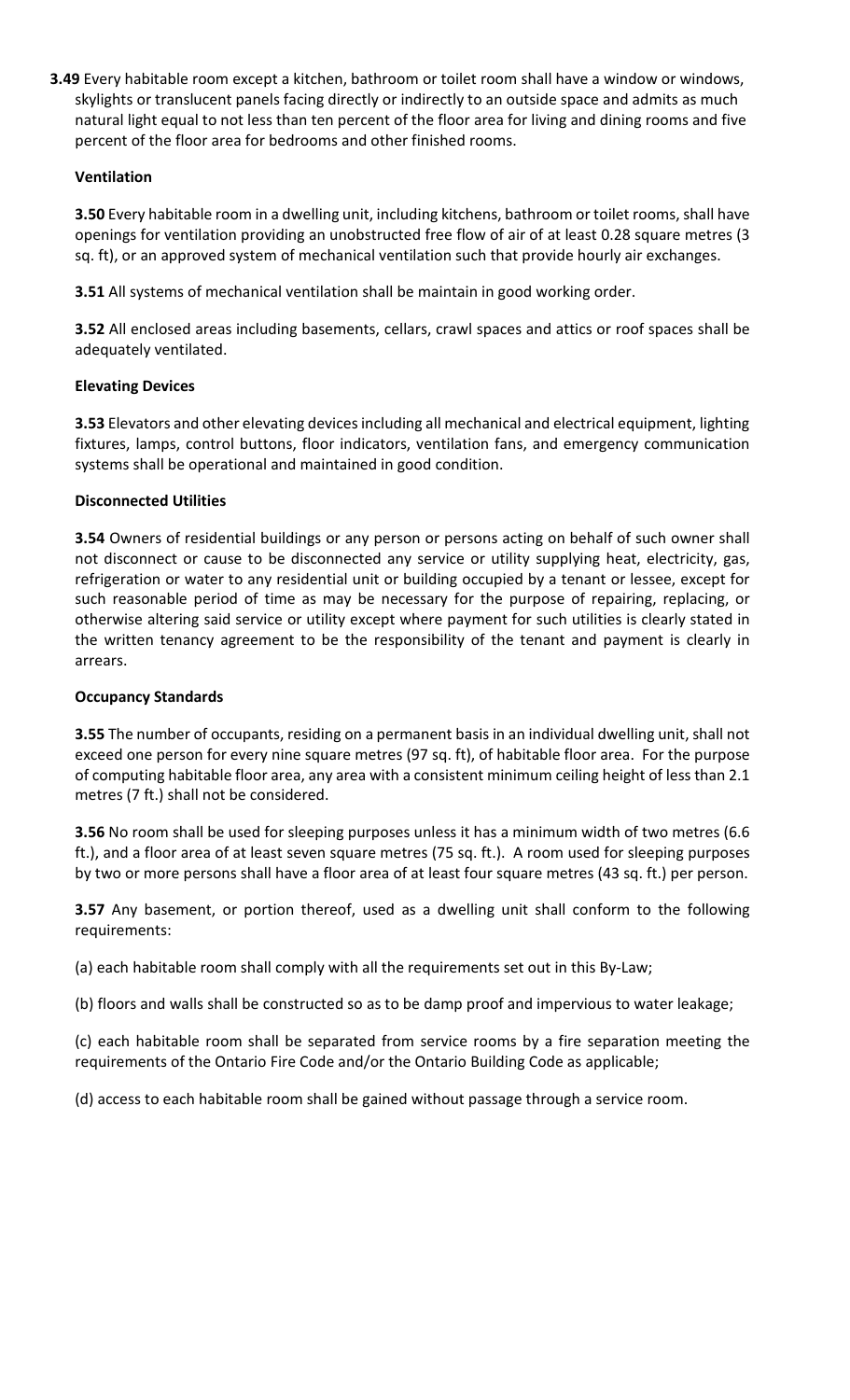## **Vacant Lands**

**4.01** Vacant land shall be maintained to the standards as described in Part II of this By-Law.

**4.02** Vacant land shall be graded, filled or otherwise drained so as to prevent recurrent ponding of water except those areas specifically designed for storm water management.

#### **Vacant Buildings**

**4.03** Vacant buildings shall be kept cleared of all garbage, rubbish and debris.

**4.04** The owner or agent of a vacant building shall board up the building to the satisfaction of the Property Standards Officer by covering all openings through which entry may be obtained with at least 12.7 mm (0.5 inch) weatherproof sheet plywood securely fastened to the building and painted a colour compatible with the surrounding walls.

**4.05** Where a building remains vacant for a period of more than '90' days, the owner shall ensure that all utilities servicing the building, which are not required for safety or security, are properly disconnected or otherwise secured, to prevent accidental or malicious damage to the building or adjoining property.

**4.06** Abandoned signs, as defined in the Municipality of Brockton Sign By-law, are not permitted and a Property Standards Officer may require removal or covering of such signs in a manner similar to section 4.04.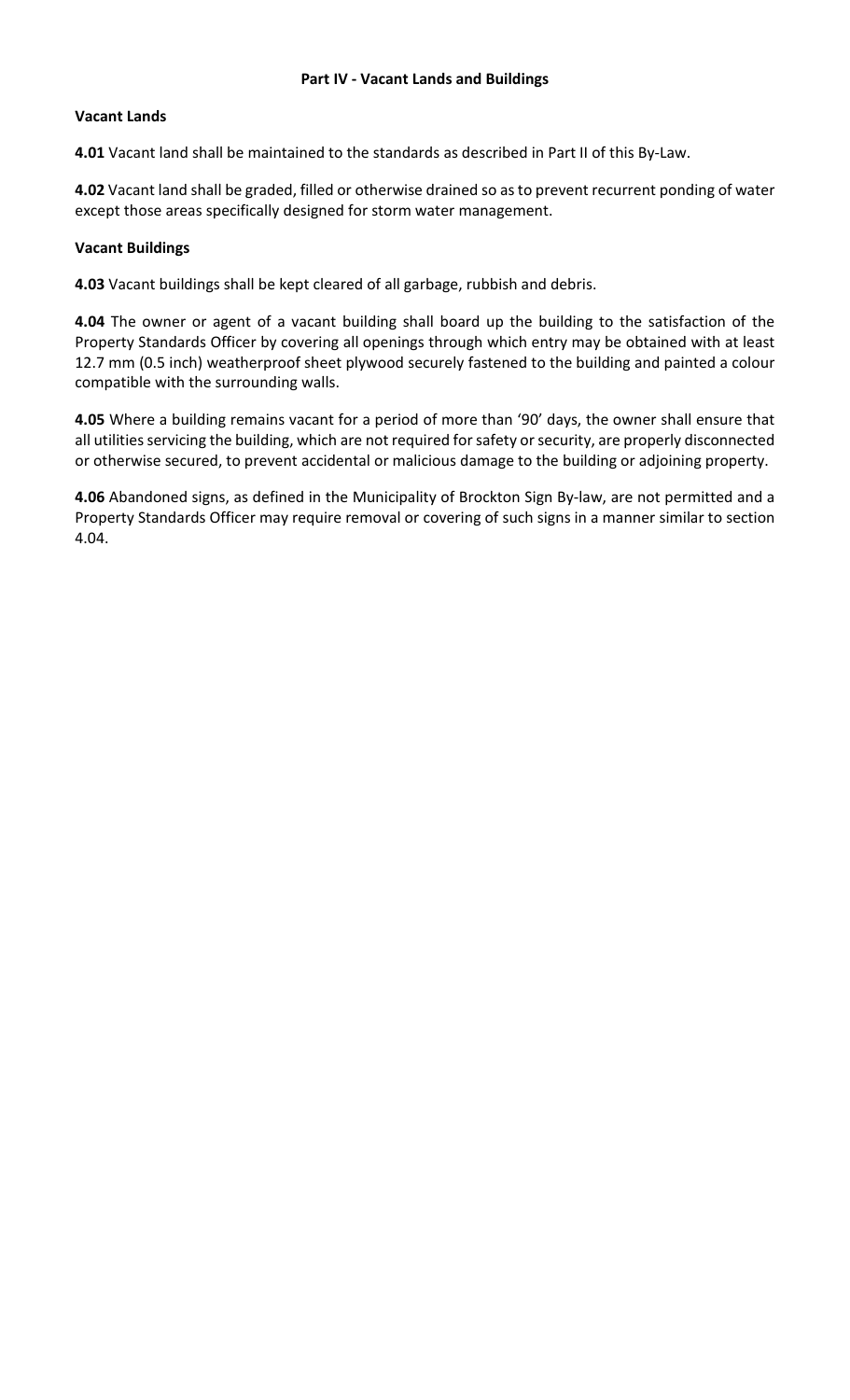## **Part V - Non-Residential Property Standards**

**5.01** All repairs and maintenance of property shall be carried out with suitable and sufficient materials and in a manner accepted as good workmanship within the trades concerned. All new construction or repairs shall conform to the Ontario Building Code where applicable.

## **Yards**

**5.02** The yards of non-residential property shall be maintained to the standards as described in Part II, Article 2.02 of this By-Law.

**5.03** The warehousing or storage of material or operative equipment that is required for the continuing operation of the industrial or commercial aspect of the property shall be maintained in a neat and orderly fashion so as not to create a fire or accident hazard or any unsightly condition and shall provide unobstructed access for emergency vehicles. Where conditions are such that a neat and orderly fashion is achieved but is still offensive to view, the offensive area shall be suitably enclosed by a solid wall or a painted board or metal fence not less than 1.8 metres (6 ft.) in height and maintained in good repair.

#### **Parking Areas, and Driveways**

**5.04** All areas used for vehicular traffic and parking shall have a surface covering of asphalt, concrete, or compacted stone or gravel and shall be kept in good repair free of dirt and litter. Notwithstanding the foregoing, non-residential properties which abut residential properties, all areas used for vehicular traffic and parking shall have a surface covering of asphalt, or similar hard surface.

**5.05** All areas used for vehicular traffic, parking spaces and other similar areas shall be maintained so as to afford safe passage under normal use and weather conditions.

## **Structural Soundness**

**5.06** Every part of a building structure shall be maintained in a sound condition so as to be capable of safely sustaining its own weight load and any additional load to which it may be subjected through normal use, having a level of safety required by the Ontario Building Code. Structural members or materials that have been damaged or indicate evidence of deterioration shall be repaired or replaced.

**5.07** Walls, roofs, and other exterior parts of a building or structure shall be free from loose or improperly secured objects or materials.

## **Exterior Walls**

**5.08** Exterior walls of a building or a structure and their components, including soffits, fascia, windows and doors, shall be maintained in good repair free from cracked, broken or loose masonry units, stucco, and other defective cladding, or trim. Paint or some other suitable preservative or coating must be applied and maintained so as to prevent deterioration due to weather conditions, insects or other damage.

**5.09** Exterior walls of a building or a structure and their components, shall be free of unauthorized signs, painted slogans, graffiti and similar defacements.

#### **Guards, Railings and Handrails**

**5.10** A guard shall be installed and maintained in good repair on the open side of any stairway or ramp containing three (3) or more risers including the landing or a height of 600 mm (24") between adjacent levels. A handrail shall be installed and maintained good repair in all stairwells. Guardrails shall be installed and maintained good repair around all landings, porches, balconies. Guardrails, balustrades and handrails shall be constructed and maintained rigid in nature.

## **Lighting**

**5.11** All non-residential establishments shall install and maintain sufficient windows, skylights, and lighting fixtures necessary for the safety of all persons attending the premises or as may be required by the *Occupational Health and Safety Act* for industrial and commercial properties. However, lighting shall not be positioned so as to cause any impairment of use or enjoyment of neighbouring properties.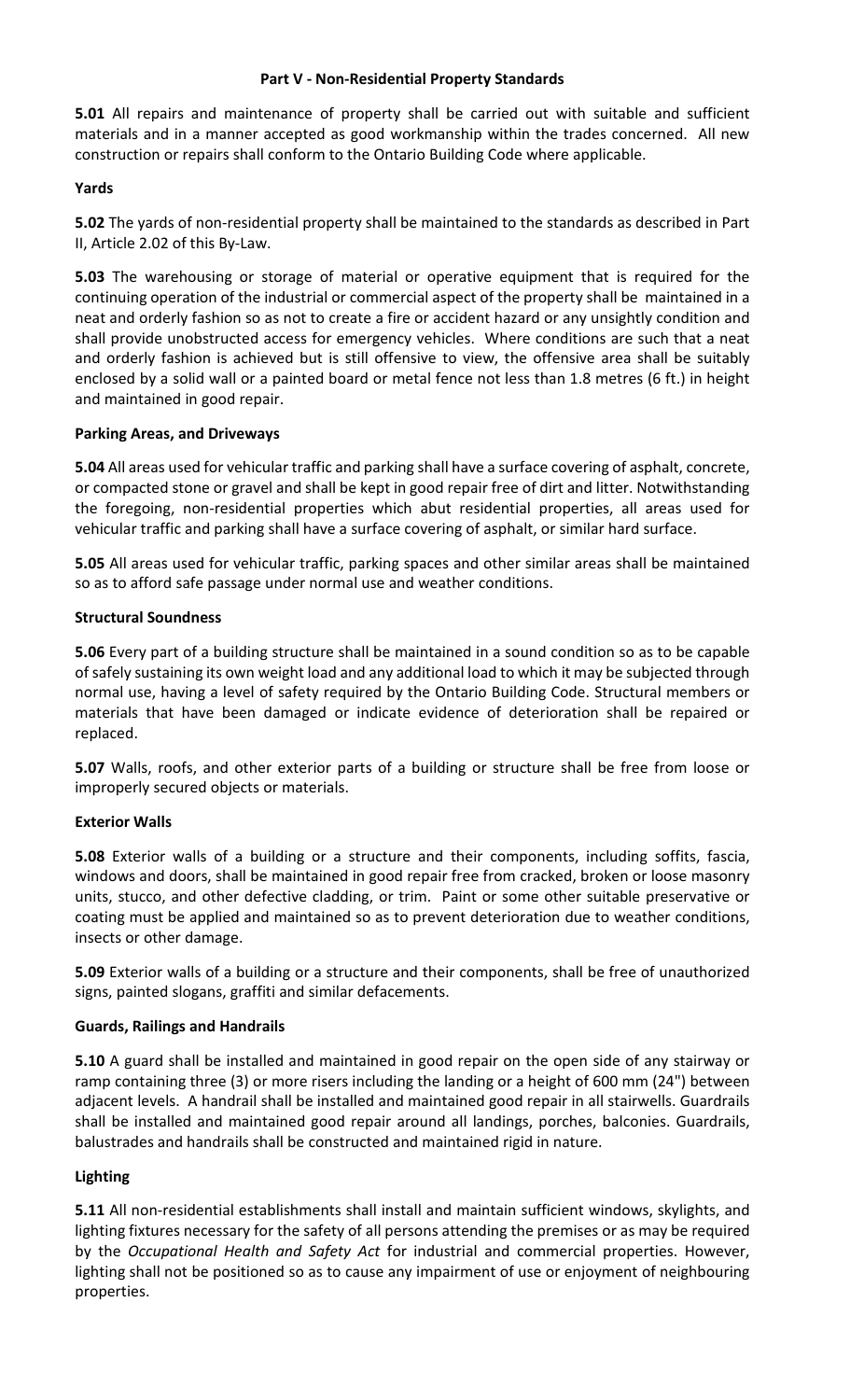#### **Part VI**

#### **Administration and Enforcement**

**6.01** This By-Law shall apply to all properties within the limits of the Municipality of Brockton except those properties containing more than 4 hectares in area and zoned A1 or EP in "the Comprehensive Zoning Bylaw of the Municipality of Brockton", By-Law 2013-26, as amended. This by-law shall also apply to any dwelling unit which is subject to a tenancy agreement in any zone within the Municipality of Brockton.

This By-Law shall not apply so as to prevent a farm, meeting the definition of "agricultural operation" under the Farming and Food Production Protection Act, 1998, S.O. 1998, c.1, from carrying out a normal farm practice provided for or defined under that Act.

**6.02** The imperial measurements contained in this By-Law are given for reference only.

## **Enforcement**

**6.03** The Council of the municipality shall appoint a Property Standards Officer(s) to be responsible for the administration and enforcement of this By-Law.

**6.04** If, after inspection, an officer is satisfied that in some respect the property does not conform with the standards prescribed in this By-law, he or she may issue an order and such order shall be served on the owner of the property and may be served on such other persons affected by it as the officer determines and a copy of the order may be posted on the property.

# **Property Standards Committee**

**6.05** Council shall appoint at large, by a Resolution, (or By-Law) of Council no fewer than three (3) persons of the municipality to the Property Standards Committee for a term of office concurrent with Council**.**

**6.06** Every person who initiates an appeal of an Order made under section 15.2 (2) of the *Ontario Building Code Act, S.O. 1992, c23,* shall submit a Notice of Appeal in the time frame and the manner as prescribed in section 15.3 (1) of the *Act.*

## **Penalty**

**6.07** A person who fails to comply with an order that is final and binding under this By-Law is guilty of an offence and upon conviction shall be liable to a fine of not more than \$50,000.00 for a first offence and to a fine of not more than \$100,000.00 for any subsequent offence.

**6.08** If the owner fails to comply with a final and binding property standards Order, the Corporation of the Municipality of Brockton may cause the property to be repaired or demolished in accordance with such Order, and the Municipality or a person acting on its behalf is not liable to compensate the owner, occupant or any other person by reason of anything done by or on behalf of the Municipality in the reasonable exercise of its powers.

**6.09** Upon completion of the work necessary for compliance with the property standards order under section 6.08, the Municipality of Brockton shall have a lien on the property for the amount spent on the repair or demolition and the amount shall have priority lien status, which means the amount may be added to the tax roll for the property and collected in the same manner as property taxes.

## **Validity**

**6.10** If a court of competent jurisdiction declares any provision or provisions of this By-Law invalid, such provision or provisions are deemed severable, and it is the intention of council that the remainder of the By-law remain in full force and effect.

**6.11** Where a provision of this By-Law conflicts with the provision of another By-Law in force within the municipality, the provisions that establish the higher standards to protect the health, safety and welfare of the general public shall prevail**.**

# **Transitional Rules**

**6.12** After the date of the passing this By-Law, Municipality of Brockton By-Law 2005-40 and By-Law 2008- 33 are hereby repealed.